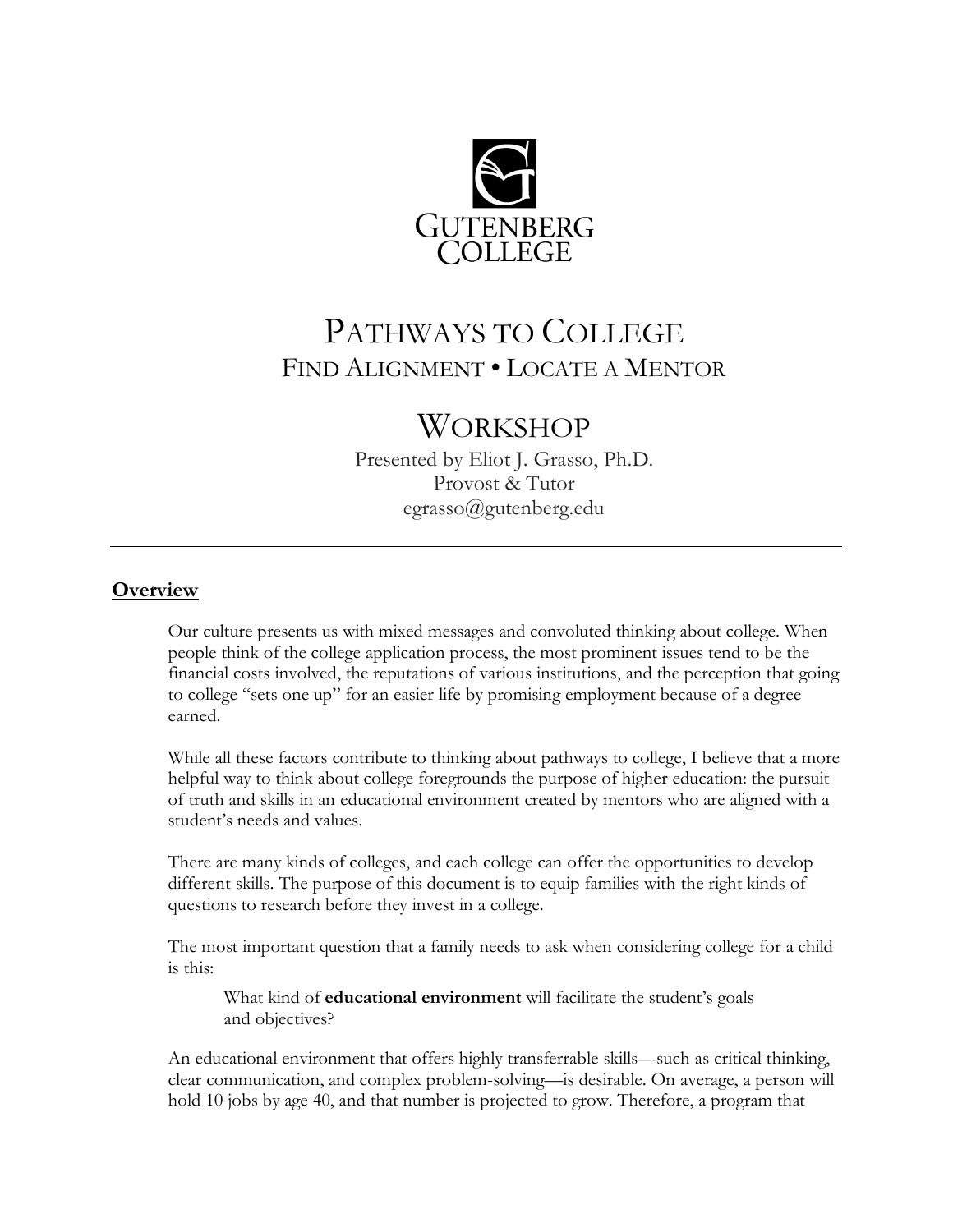focuses on transferrable skills needed for a variety of jobs is the best option for long-term sustainability.<sup>1</sup> Since lecture-based education is largely passive for students, active discussionbased environments tend to do better in cultivating these critical skills.

In any institution, the faculty (teachers) create the educational environment in which your child will be developing while in college. Since education centers on a dialogue between a teacher and a student, research the faculty at an institution before you invest.2 You and your child need to understand (1) who the faculty are, (2) why faculty do what they do, (3) how faculty are selected, (4) how faculty are incentivized, and (5) what faculty offer to students. Below, you will find information and suggestions for how to go about researching the faculty at an institution.

## **What to Know About Institutions of Higher Education**

## **Incentivizing Faculty: Tenure**

Most institutions of higher education offer **tenure** to their faculty. Tenure is a life-time position at the college where the faculty member teaches, and it serves as a major incentive because of the job security it provides. The incentive of tenure governs how faculty will choose to spend their time. When a new faculty member starts, s/he has to perform in three areas: (1) research, (2) teaching, and (3) service. **Research** includes new publications that advance the faculty member's field. **Teaching** is work done in the classroom with students. **Service** is time spent on various committees. Duties in research, teaching, and service are logged in the faculty member's tenure file. After several years, the tenure file is reviewed, and the administration either offers or withholds tenure for the faculty member.

## **Research vs. Teaching Institutions**

There are two basic types of institutions: (1) **research institutions** and (2) **teaching institutions**.

**Research institutions** require faculty members to publish work that advances their field while also asking them to teach. At research institutions, publications weigh heavily in the decision to offer a faculty member tenure or not.

**Teaching institutions** require faculty members to do significant amounts of teaching, and the teaching requirement is more significant than the research requirement. Teaching institutions incentivize their faculty to interact with students, and they weigh student<br><sup>1</sup> In a study conducted by the Association of American Colleges and Universities, seventy-four percent of business and



nonprofit leaders say they would recommend a liberal education to college and university students for long-term professional success. Ninety-three percent of employers surveyed say "a demonstrated capacity to think critically, communicate clearly, and solve complex problems is more important than [a candidate's] undergraduate major." "It Takes More than a Major: Employer Priorities for College Learning and Student Success." 2013. Washington, DC: Association of American Colleges and Universities and Hart Research Associates. https://www.aacu.org/sites/default/files/files/LEAP/2013\_EmployerSurvey.pdf.

<sup>2</sup> A college may have a great reputation for a variety of things (facilities, food, extracurricular activities, sports, etc.), but this reputation may have nothing to do with what takes place between the teacher and the students.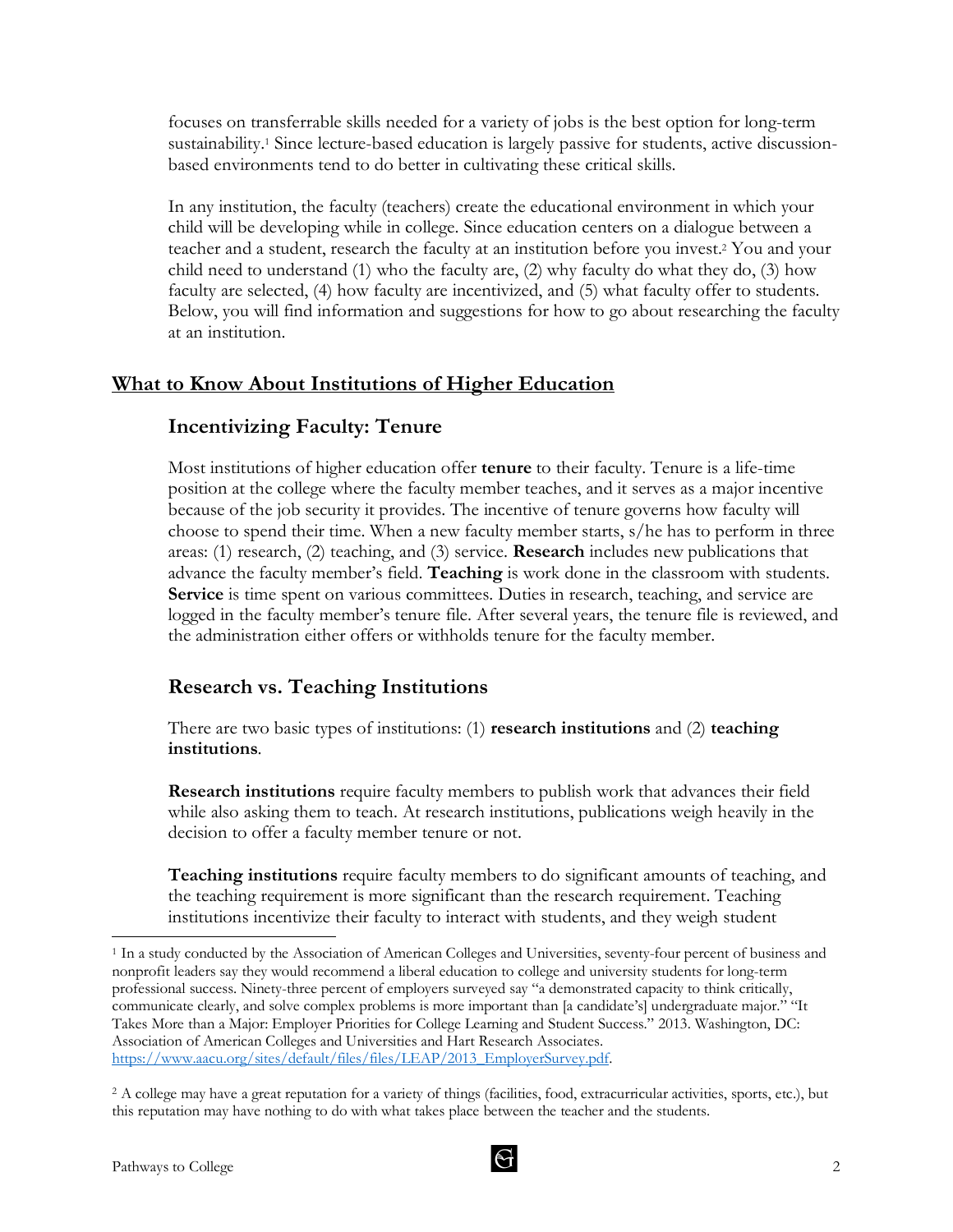evaluations and observations more heavily than publications when deciding to offer a faculty member tenure or not.

In research institutions, faculty may have less time and less incentive to interact with students outside the classroom due to heavy research requirements. Renown faculty at wellknown institutions may or may not be assigned to undergraduate courses where your child will be studying. Instead, research institutions may hire teaching assistants for such classes to protect the research time of renown faculty. Your institution of choice may have renown faculty members, but those faculty members may or may not be available to interact with your child.

#### **The Structure of Institutions**

It is ultimately the dean's responsibility to assign courses to faculty members. Thus, the dean is directly responsible for building the faculty who will create the educational environment at a college. The chain of hiring looks like this:

> President  $\overline{1}$ Provost  $\overline{1}$ Dean  $\perp$ Faculty

#### **Adjunct Faculty**

A faculty member can be **TTF** (tenure-track faculty) or **NTTF** (non-tenure-track faculty). The most common type of NTTF faculty member is the **adjunct**. An adjunct is a faculty member who is hired as a contractor on a per-year or per-class basis rather than receiving a lifetime appoint through tenure. Adjuncts are not compensated as well as tenured faculty and, consequently, may need to teach at a variety of institutions to make a living. An adjunct may or may not have time to interact with students outside of class and may or may not have a serious investment in the bigger philosophical/educational picture of the institution that your child attends.

## **Adjunct Faculty, Budgets, and Fragmentation in an Educational Environment**

It is cheaper for institutions to hire adjuncts seasonally than it is for them to hire tenured faculty. Thus, institutions may employ many adjuncts to teach in lieu of one tenured faculty member. The more adjuncts there are at an institution, the more fragmented an educational environment can become. Fragmentation is caused not by the quality of teaching, since adjuncts are no less skilled than tenured faculty, but by the level of adjunct-faculty investment in the institution caused by fewer incentives. Faculty who are hired "for life" (tenured) are more likely to be invested in the long-term health of an institution and its educational environment than those who are hired on a seasonal basis.

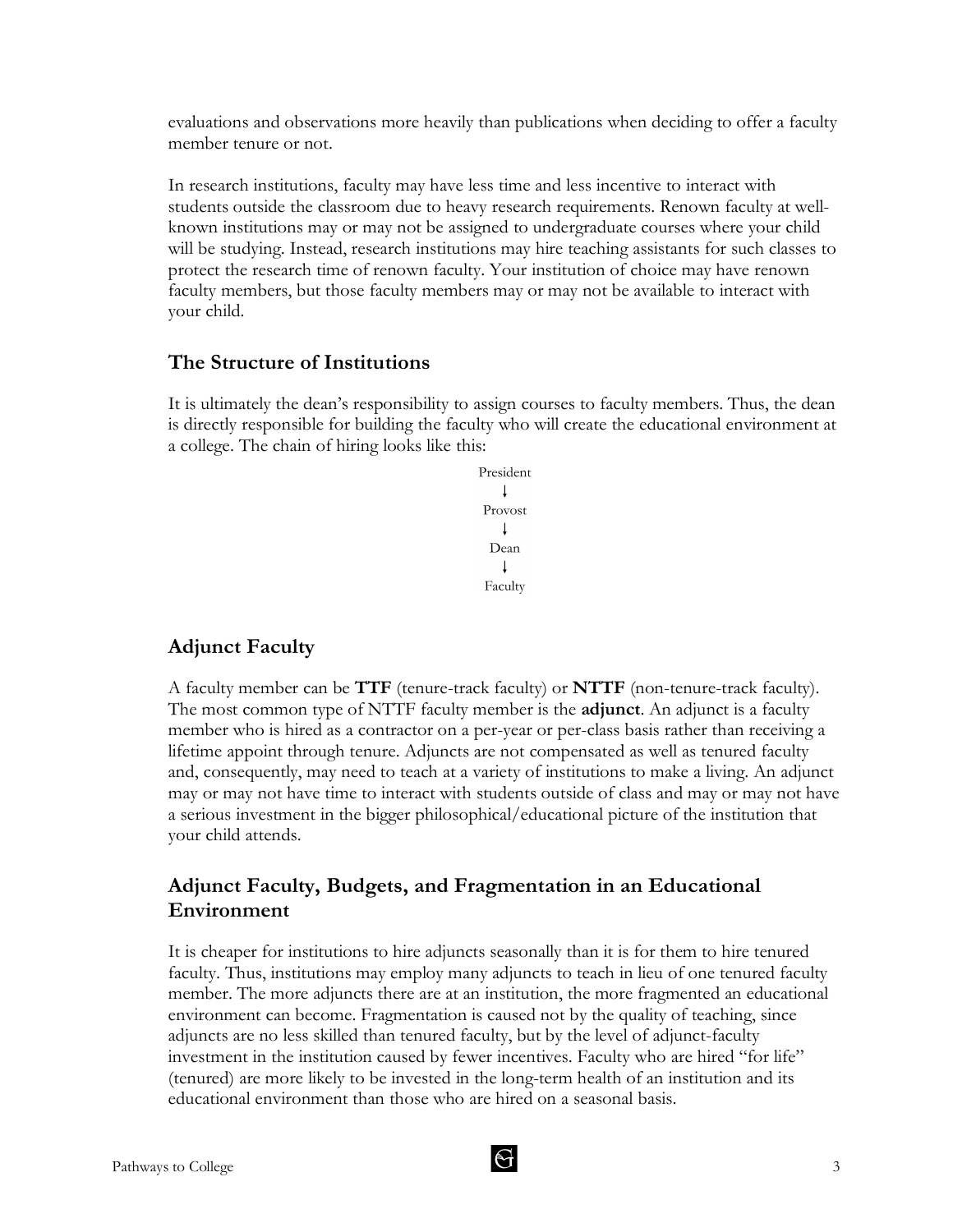## **What to Do: Research the Faculty & Find a Mentor**

Education is fundamentally relational. Your child will be well-served if s/he can build good relationships with teachers. You need to learn whether or not a college aligns with your student's needs and values.

Your research objective is to locate a mentor for your child. **Faculty profiles** on college websites tend to be geared toward professional accomplishments and awards. You will need more than a list of accomplishments to determine whether a faculty member will be a good mentor to your child. When children leave homes to attend college, they will have to survive. They will have to make decisions about what kinds of compromises they will make socially and financially to survive. They will benefit from having someone at their college who can serve as a mentor, someone with whom they can dialogue about serious life issues who will listen well and give sound counsel when asked. The mentor *might* be a faculty member, but your research might reveal that your child will need to go in a different direction.

**DO THIS #1:** Email/call the dean with the questions below. (Note: larger universities may have multiple deans—locate the dean in the department/school of your child's area of interest).

Questions to ask the dean about **hiring protocol** for faculty members:

- a. Does your institution offer its faculty tenure? Why or why not?
- b. Does tenure hinge more on research or teaching?
- c. What personal qualities do you look for in faculty before you hire them or give them tenure?
- d. Do you employ adjuncts?
- e. How are adjuncts selected?
- f. What percentage of classes are taught by adjuncts? Why?
- g. Do students have advisors? What makes a faculty member a good candidate to be an advisor? What role does an advisor play in the life of a student while the student is enrolled?

**DO THIS #2:** Email faculty members in your child's area of interest and see if they will answer questions about how they teach and why.

Questions to ask faculty members:

- a. Why do you teach?
- b. What is your philosophy of teaching?
- c. What drew you to your subject area of interest?
- d. What do you want for your students?
- e. How do you believe that interacting with you (the teacher) achieves these ends?
- f. Are you available to meet with students outside of class time and outside of office hours? Why or why not?